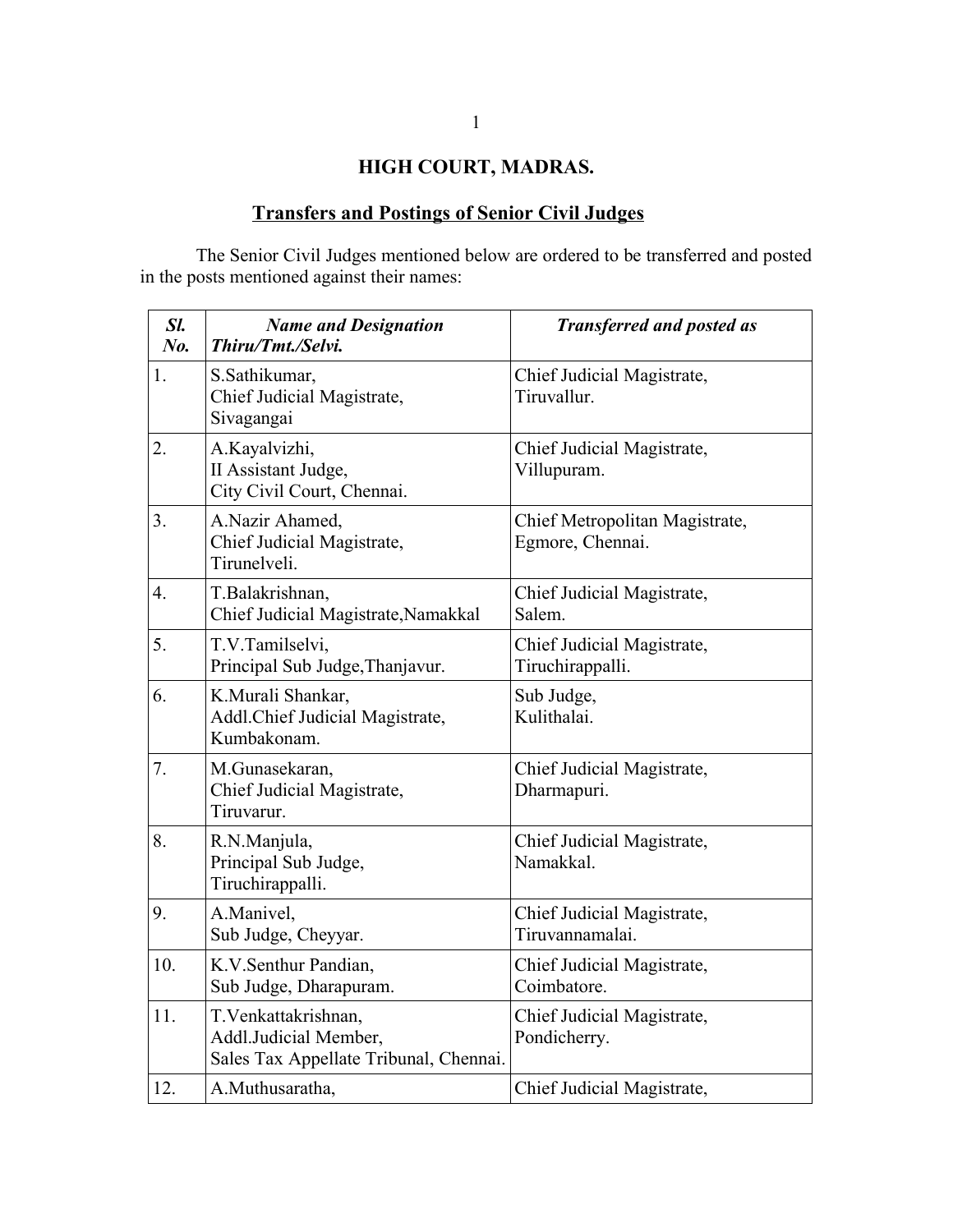| Sl.<br>$N_{0}$ . | <b>Name and Designation</b><br>Thiru/Tmt./Selvi.                                    | <b>Transferred and posted as</b>                       |
|------------------|-------------------------------------------------------------------------------------|--------------------------------------------------------|
|                  | Sub Judge, Theni.                                                                   | Theni.                                                 |
| 13.              | G.Mahizhenthi,<br>Secretary,<br>District Legal Services Authority,<br>Coimbatore.   | Chief Judicial Magistrate,<br>Dindigul.                |
| 14.              | P.Vadamalai,<br>Principal Sub Judge,<br>Madurai.                                    | Chief Judicial Magistrate,<br>Madurai.                 |
| 15.              | P.Mohandoss,<br>Addl. Chief Metropolitan Magistrate,<br>Egmore, Chennai.            | Asst.Judge,<br>City Civil Court,<br>Chennai.           |
| 16.              | S.Balarajamanickam,<br>Prl.Sub Judge,<br>Kumbakonam                                 | Chief Judicial Magistrate,<br>Thanjavur at Kumbakonam. |
| 17.              | S.Saravanaperumal,<br>Sub Judge,<br>Uthamapalayam.                                  | Chief Judicial Magistrate,<br>Srivilliputhur.          |
| 18.              | V.Charuhasini,<br>Addl.Judl.Member,<br>Sales Tax Appellate Tribunal,<br>Coimbatore. | Chief Judicial Magistrate,<br>Tirunelveli.             |
| 19.              | P.Geethanjali,<br>Sub Judge,<br>Arani.                                              | Chief Judicial Magistrate,<br>Cuddalore.               |
| 20.              | S.Senthil Kumaresan,<br>Sub Judge,<br>Rasipuram.                                    | Chief Judicial Magistrate,<br>Vellore                  |
| 21.              | M.Pitchammal,<br>Sub Judge, Thoothukudi.                                            | Chief Judicial Magistrate,<br>Thoothukudi.             |
| 22.              | M.M.Krishnan,<br>I Addl.Sub Judge,<br>Tiruchirappalli.                              | Chief Judicial Magistrate,<br>Pudukkottai.             |
| 23.              | N.Vaithyanathan,<br>III Metropolitan Magistrate,<br>George Town, Chennai.           | Sub Judge,<br>Yanam.                                   |
| 24.              | K.Ramanathan,<br>Chairman/ Judl. Officer,                                           | Secretary,<br>District Legal Services Authority,       |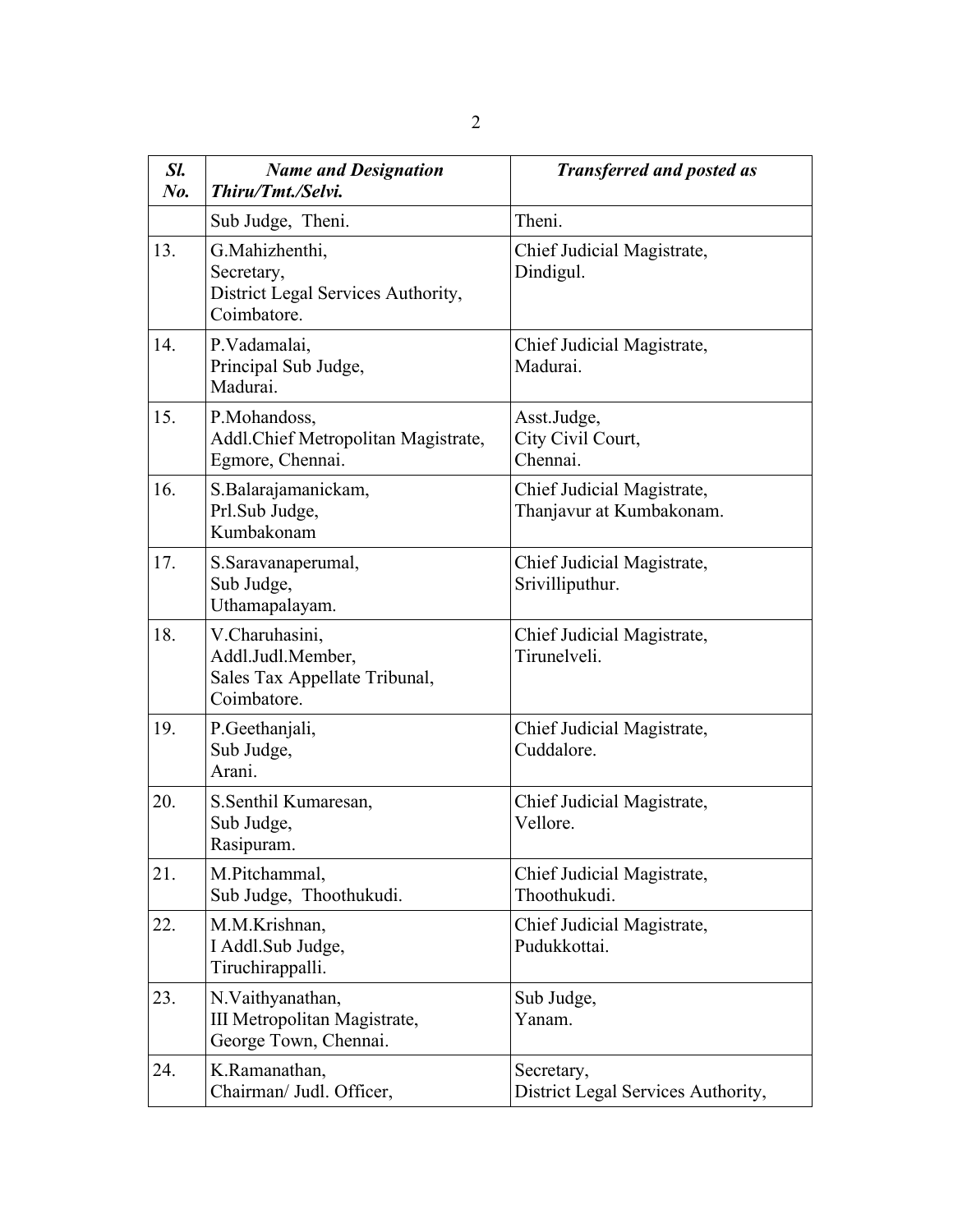| Sl.<br>$N0$ . | <b>Name and Designation</b><br>Thiru/Tmt./Selvi.                                 | <b>Transferred and posted as</b>                            |
|---------------|----------------------------------------------------------------------------------|-------------------------------------------------------------|
|               | Taxation Appeals Tribunal,<br>Corporation, Vellore.                              | Vellore                                                     |
| 25.           | R.Sampath,<br>Sub Judge, Karur.                                                  | Chief Judicial Magistrate,<br>Krishnagiri                   |
| 26.           | R.Kalaimathi,<br>Sub Judge, Ponneri.                                             | Chief Judicial Magistrate,<br>Chengalpattu                  |
| 27.           | V.P.Ravindran,<br>II Judge, Court of Small Causes,<br>Chennai.                   | Addl. Chief Metropolitan Magistrate,<br>Egmore,<br>Chennai. |
| 28.           | R.Padmanabhan,<br>Secretary,<br>District Legal Services Authority,<br>Thanjavur. | Chief Judicial Magistrate,<br>Tiruvarur.                    |
| 29.           | L.Thamburaju,<br>Sub Judge,<br>Palani                                            | Retained till superannuation.<br>(i.e. 30.06.2012 A.N)      |
| 30.           | S.Alli,<br>Sub Judge, Namakkal.                                                  | Prl.Sub Judge,<br>Karur.                                    |
| 31.           | R.Tamilarasan,<br>Sub Judge, Tirupathur.<br>Vellore District.                    | Sub Judge,<br>Dharmapuri.                                   |
| 32.           | V.Sampathkumar,<br>Prl.Sub Judge,<br>Tiruppur.                                   | Sub Judge,<br>Perundurai.                                   |
| 33.           | M.Vetrichelvi,<br>III Judge, Court of Small Causes,<br>Chennai.                  | Retained.                                                   |
| 34.           | D.Kingsly Christopher,<br>Prl.Sub Judge, Virudhachalam.                          | Special Judge-I,<br>Jayamkondam,                            |
| 35.           | A.P.Balachandran,<br>IX Asst.Judge,<br>City Civil Court,<br>Chennai.             | Prl.Sub Judge,<br>Tiruchirappalli.                          |
| 36.           | Jacintha Martin,<br>Sub Judge,<br>Aruppukkottai.                                 | Prl.Sub Judge,<br>Tenkasi                                   |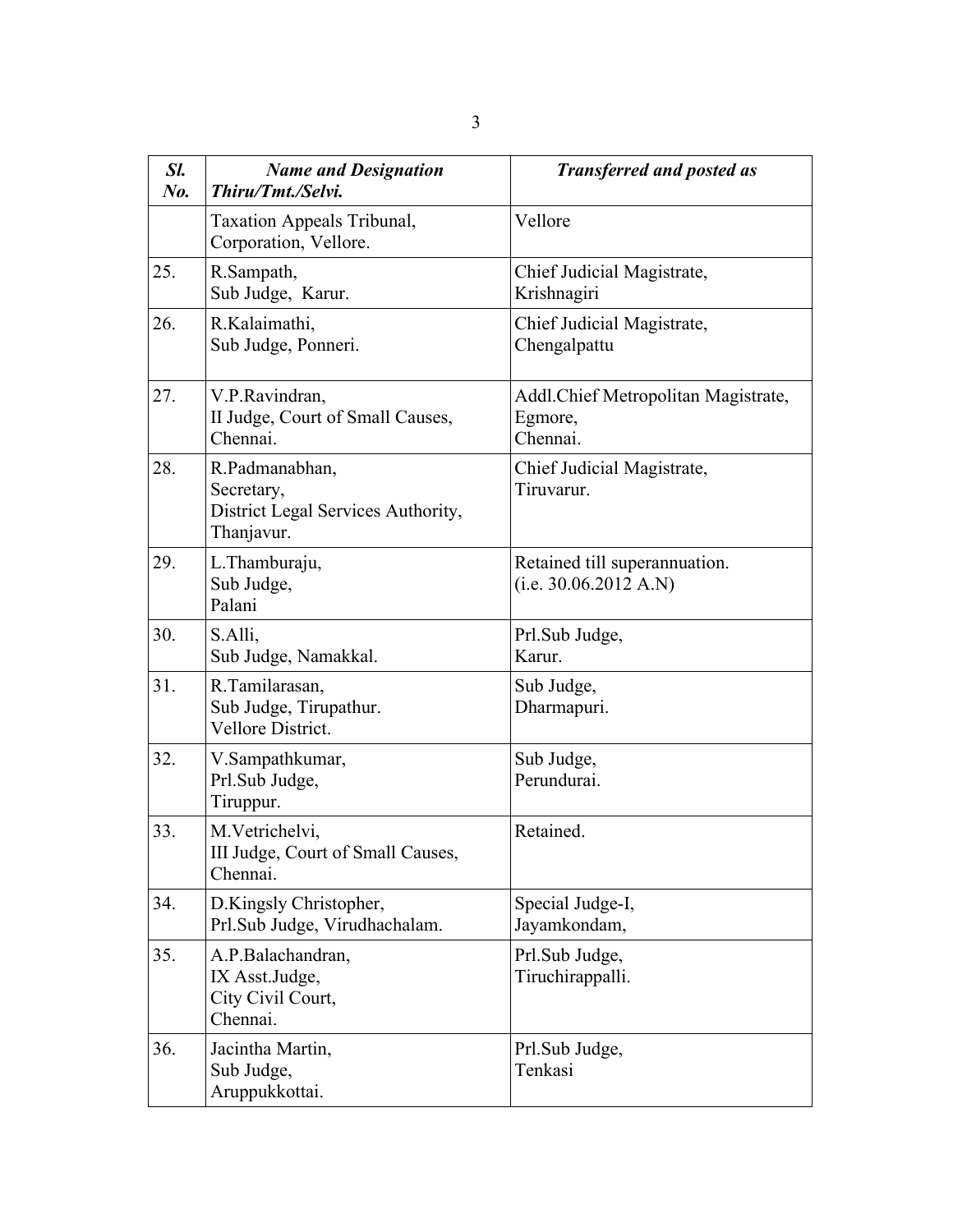| Sl.<br>$N0$ . | <b>Name and Designation</b><br>Thiru/Tmt./Selvi.                                | <b>Transferred and posted as</b>                              |
|---------------|---------------------------------------------------------------------------------|---------------------------------------------------------------|
| 37.           | A.Manivasakan,<br>X Asst.Judge,<br>City Civil Court, Chennai.                   | Retained.                                                     |
| 38.           | N.Gunavathi,<br>IV Judge, Court of Small Causes,<br>Chennai.                    | Retained.                                                     |
| 39.           | G. Thanendran,<br>V Judge,<br>Court of Small Causes, Chennai.                   | Sub Judge,<br>Ponneri.                                        |
| 40.           | J.Flora,<br>XII Asst.Judge,<br>City Civil Court, Chennai.                       | Sub Judge,<br>Perambalur.                                     |
| 41.           | K.Guruviah,<br>Secretary,<br>District Legal Services Authority,<br>Thoothukudi. | Prl.Sub Judge,<br>Madurai                                     |
| 42.           | R.Gurumoorthy,<br>Sub Judge,<br>Pollachi.                                       | Sub Judge,<br>Sankari.                                        |
| 43.           | J.Sridevi,<br>II Metropolitan Magistrate,<br>Egmore, Chennai.                   | Retained.                                                     |
| 44.           | S.D.Parimala,<br>Secretary,<br>District Legal Services Authority,<br>Vellore.   | Secretary,<br>District Legal Services Authority,<br>Dindigul. |
| 45.           | J.Kaliyamurthy,<br>Sub Judge,<br>Panruti.                                       | Asst. Judge,<br>City Civil Court,<br>Chennai.                 |
| 46.           | M.Saisaravanan,<br>II Addl.Sub Judge,<br>Coimbatore.                            | Sub Judge,<br>Rasipuram.                                      |
| 47.           | A.Balkis,<br>Sub Judge, Kancheepuram.                                           | Asst.Judge,<br>City Civil Court, Chennai.                     |
| 48.           | A.Murugan,<br>Sub Judge,<br>Dharmapuri.                                         | XI Metropolitan Magistrate,<br>Saidapet,<br>Chennai.          |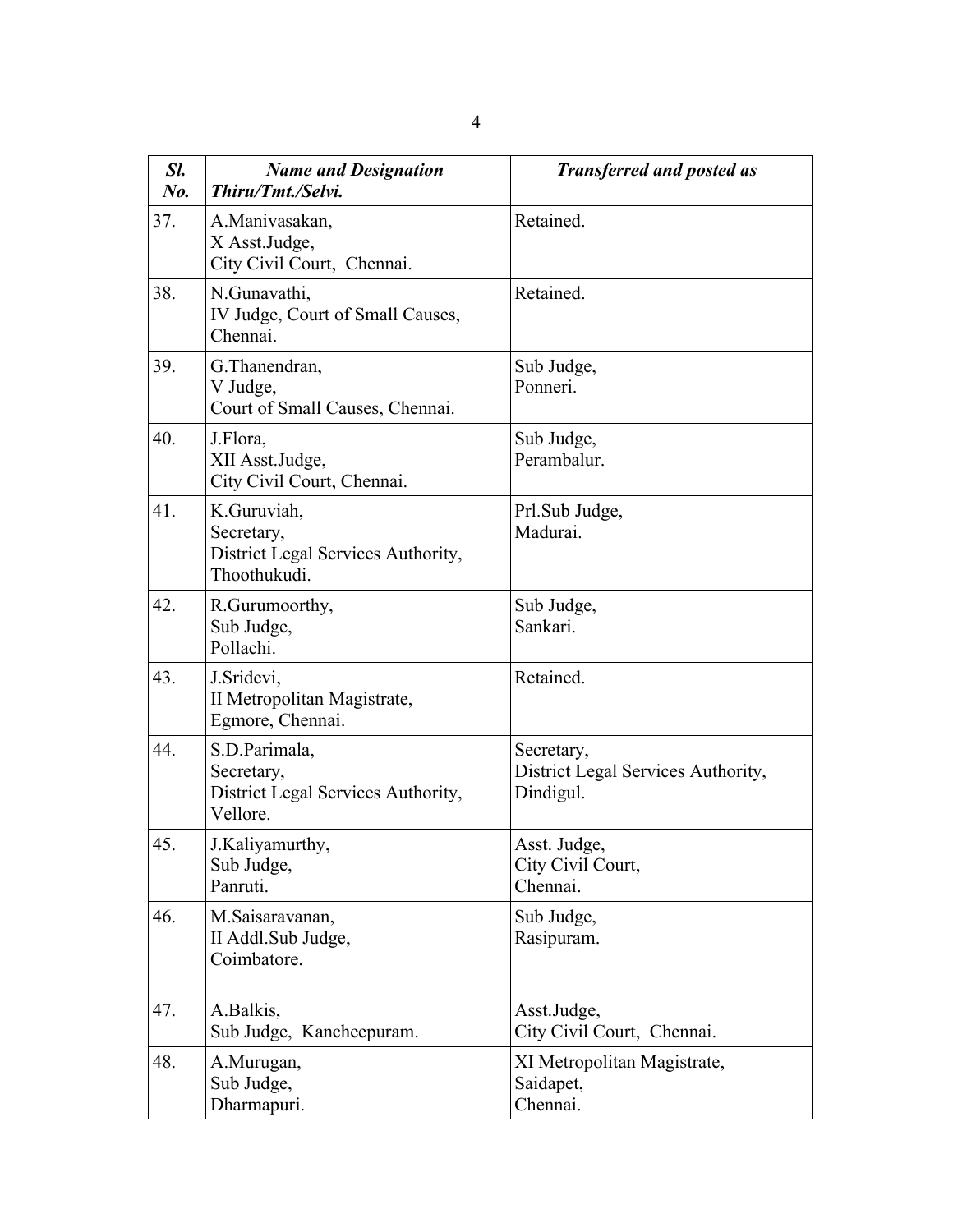| Sl.<br>No. | <b>Name and Designation</b><br>Thiru/Tmt./Selvi.                                | <b>Transferred and posted as</b>                                                            |
|------------|---------------------------------------------------------------------------------|---------------------------------------------------------------------------------------------|
| 49.        | G.Raja,<br>Sub Judge,<br>Perundurai.                                            | Sub Judge,<br>Tiruchengode.                                                                 |
| 50.        | M.P.Ram,<br>XI Metropolitan Magistrate,<br>Saidapet, Chennai.                   | Sub Judge,<br>Kancheepuram.                                                                 |
| 51.        | V.Amaravathi,<br>Addl.Judl.Member,<br>Sales Tax Appellate Tribunal,<br>Madurai. | Retained.                                                                                   |
| 52.        | N.Muralidharan,<br>Sub Judge,<br>Nagapattinam.                                  | Sub Judge,<br>Sathyamangalam.                                                               |
| 53.        | Y. Gladstone Blessed Tagore,<br>Addl.Sub Judge,<br>Karur.                       | Sub Judge,<br>Virudhunagar.                                                                 |
| 54.        | R.Chandran,<br>Prl.Sub Judge, Salem.                                            | Sub Judge,<br>Gingee.                                                                       |
| 55.        | K.Arivoli,<br>Sub Judge, Sathyamangalam,                                        | Sub Judge,<br>Namakkal.                                                                     |
| 56.        | S.Meenakumari,<br>Sub Judge,<br>Gingee,                                         | Secretary,<br>District Legal Services Authority,<br>Chennai.                                |
| 57.        | A.Mohamed Jiyaputheen,<br>Sub Judge,<br>Sankari.                                | Chairman/Judl.Officer,<br><b>Taxation Appeals Tribunal,</b><br>Corporation of Erode, Erode. |
| 58.        | A.Leyahath Ali,<br>Sub Judge, Virudhunagar.                                     | Sub Judge,<br>Periyakulam.                                                                  |
| 59.        | B.Rajavel,<br>Prl.Sub Judge, Tenkasi.                                           | Sub Judge,<br>Pollachi.                                                                     |
| 60.        | V.Rajasekaran,<br>Spl.Officer, Judl.Department,<br>Pondicherry.                 | Retained.                                                                                   |
| 61.        | N.Sivathanu,<br>1 Addl.Sub Judge, Cuddalore.                                    | Sub Judge,<br>Thoothukudi.                                                                  |
| 62.        | M.Shirijha,<br>Dy.Official Assignee,                                            | I Addl.Sub Judge,<br>Villupuram.                                                            |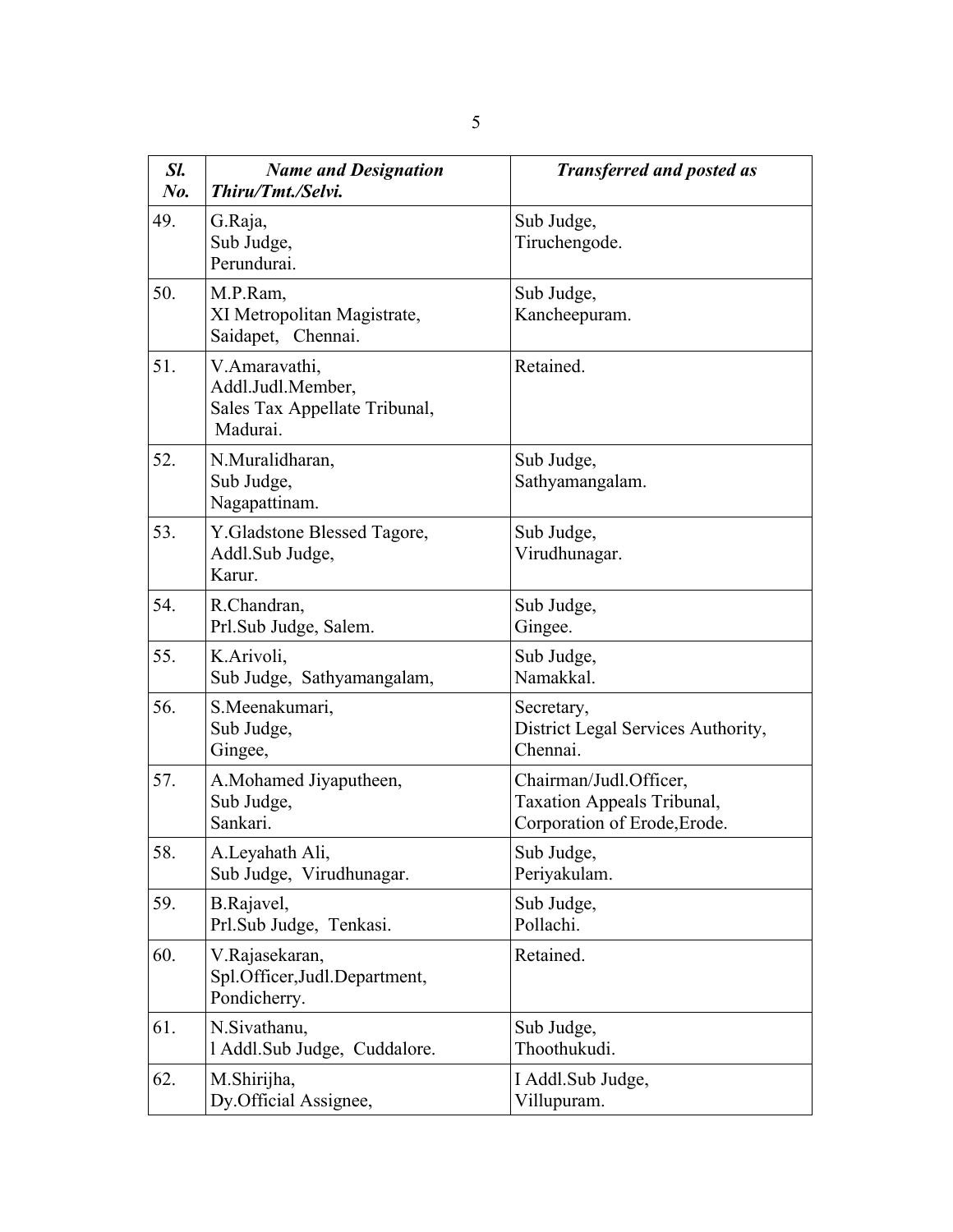| Sl.<br>$N_{0}$ . | <b>Name and Designation</b><br>Thiru/Tmt./Selvi.                                                                         | <b>Transferred and posted as</b>                                                                        |
|------------------|--------------------------------------------------------------------------------------------------------------------------|---------------------------------------------------------------------------------------------------------|
|                  | High Court, Madras.                                                                                                      |                                                                                                         |
| 63.              | K.Karunanithi,<br>Sub Judge,<br>Kulithalai.                                                                              | Addl.Sub Judge,<br>Coimbatore.                                                                          |
| 64.              | P.Nallathambi,<br>Chief Judl.Magistrate,<br>Nagapattinam.                                                                | Retained since the Officer is ordered<br>to be promoted as District<br>Judge<br>(Entry Level).          |
| 65.              | Dr.K.Arul,<br>Master, High Court,<br>Madras.                                                                             | Retained since the Officer is ordered to<br>promoted<br>District<br>Judge<br>be<br>as<br>(Entry Level). |
| 66.              | G.Sendil Kumar,<br>Sub Judge,<br>Yanam.                                                                                  | I Addl.Sub Judge,<br>Cuddalore.                                                                         |
| 67.              | S.Bhuvaneswari,<br>Sub Judge, Tiruchengode.                                                                              | Prl.Sub Judge,<br>Salem.                                                                                |
| 68.              | K.Singaraj,<br>Judl.Officer/Chairman<br><b>Taxation Appeals Tribunal,</b><br>Corporation of Tirunelveli,<br>Tirunelveli. | Sub Judge,<br>Uthamapalayam                                                                             |
| 69.              | P.Jayaraj,<br>Sub Judge,<br>Perambalur.                                                                                  | Addl.Sub Judge,<br>Tiruchirappalli.                                                                     |
| 70.              | G.Kumanan,<br>Spl.Judge No.1,<br>Jayamkondam.                                                                            | Asst.Judge,<br>City Civil Court,<br>Chennai                                                             |
| 71.              | K.Jeyakumar,<br>Sub Judge,<br>Periyakulam.                                                                               | Addl.Sub Judge,<br>Madurai.                                                                             |
| 72.              | C.P.M.Chandra,<br>Sub Judge,<br>Ramanathapuram.                                                                          | Addl.Sub Judge,<br>Tenkasi                                                                              |
| 73.              | R.Sridharan,<br>Secretary,<br>District Legal Services Authority,<br>Madurai.                                             | Addl.Sub Judge,<br>Karur.                                                                               |
| 74.              | J.Shanthi,                                                                                                               | III Metropolitan Magistrate,                                                                            |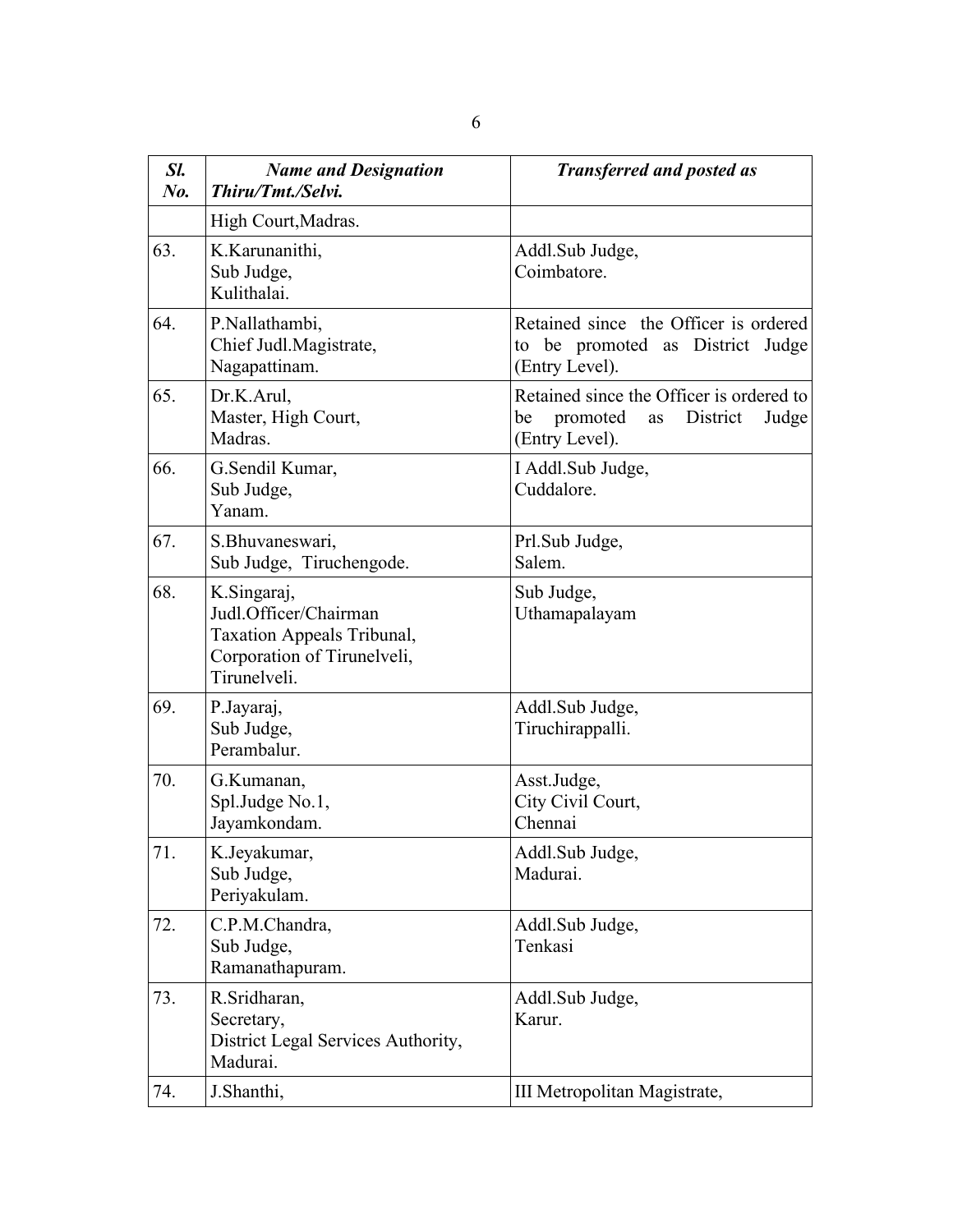| Sl.<br>No. | <b>Name and Designation</b><br>Thiru/Tmt./Selvi.                                                  | <b>Transferred and posted as</b>                                |
|------------|---------------------------------------------------------------------------------------------------|-----------------------------------------------------------------|
|            | Addl.Sub Judge,<br>Tindivanam.                                                                    | George Town,<br>Chennai.                                        |
| 75.        | S.Ganesan,<br>Sub Judge, Tiruvarur.                                                               | Sub Judge,<br>Arani.                                            |
| 76.        | K.Babu<br>Chairman/Judicial Officer,<br>Taxation AppealsTribunal,<br>Corporation of Erode, Erode. | Prl.Sub Judge,<br>Tiruppur.                                     |
| 77.        | M.Dakshinamurthy,<br>Secretary,<br>District Legal Services Authority,<br>Chennai.                 | Sub Judge,<br>Aruppukkottai.                                    |
| 78.        | K.Jeyaraj,<br>Addl.Sub Judge,<br>Tirunelveli.                                                     | Sub Judge,<br>Palani. (w.e.f.1.7.2012)                          |
| 79.        | C.Buvaneswari,<br>Prl.Sub Judge, Pondicherry.                                                     | Addl.Sub Judge,<br>Tindivanam.                                  |
| 80.        | A.Gopal,<br>Sub Judge, Tiruvallur.                                                                | Sub Judge,<br>Cheyyar.                                          |
| 81.        | A.Shanthi,<br>Addl.Spl. Judge,<br>Krishnagiri.                                                    | Sub Judge,<br>Tiruvallur.                                       |
| 82.        | Ramaparthipan,<br>III Addl.Sub Judge,<br>Madurai.                                                 | Secretary,<br>District Legal Services Authority,<br>Coimbatore. |
| 83.        | Swarnam J.Natarajan,<br>Sub Judge,<br>Mahe, U.T. of Puducherry.                                   | Sub Judge,<br>Tirupattur.                                       |
| 84.        | V.Lakshmanan,<br>Sub Judge,<br>Sivagangai.                                                        | Sub Judge,<br>Mahe,<br>U.T. of Puducherry.                      |
| 85.        | M.Khamar Basha,<br>II Addl. Sub Judge,<br>Cuddalore.                                              | Sub Judge,<br>Dharapuram.                                       |
| 86.        | R.Xaverin Arul Felicita,<br>Chief Judicial Magistrate,<br>Thoothukudi.                            | Sub Judge,<br>Tiruvarur.                                        |